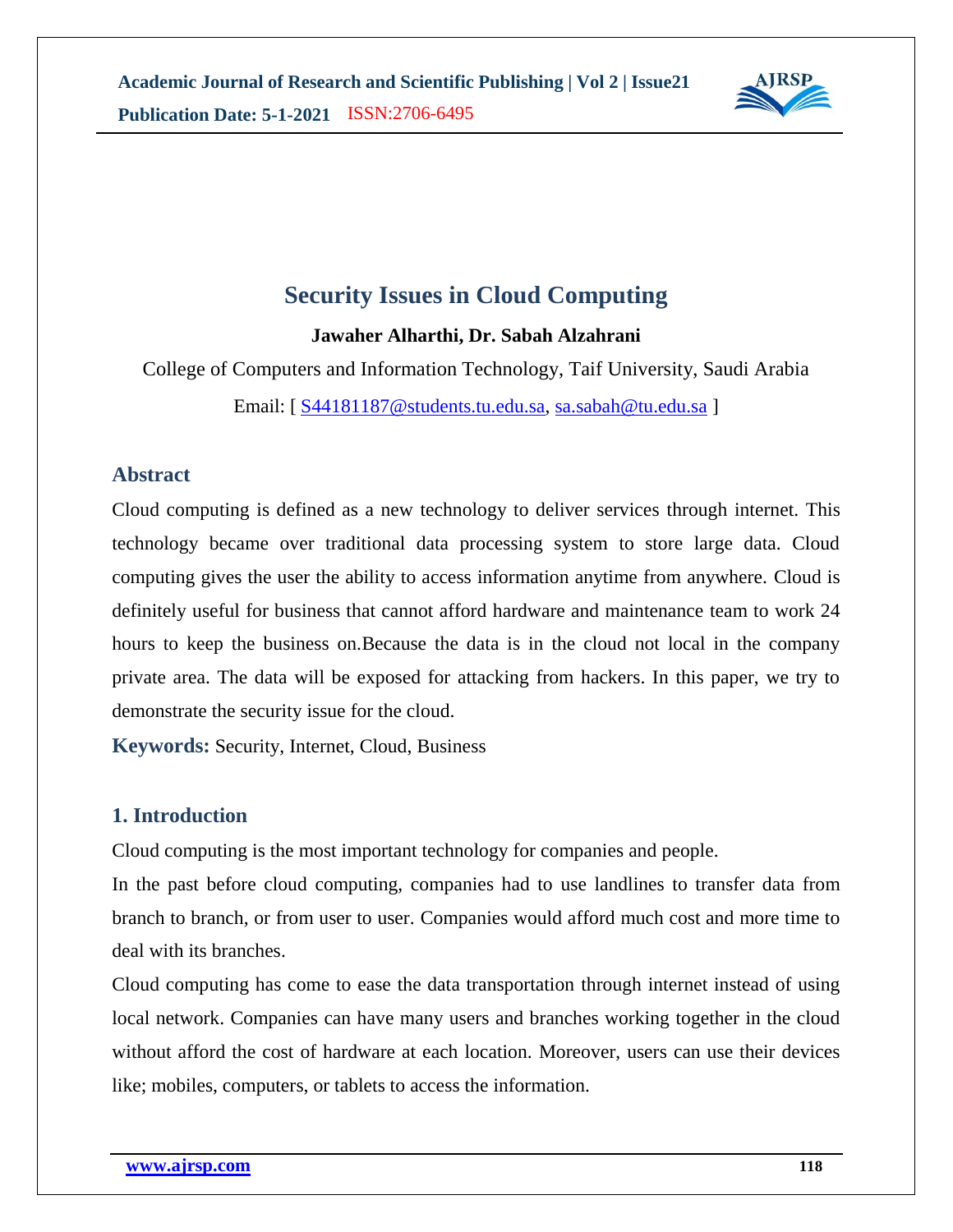

Cloud computing gives admittance to a colossal scope of utilizations without downloading or introduce anything; applications can be gotten to from any PC, anyplace on the planet; they can dodge costs on equipment and programming, just utilizing what they need. Subsequently it speaks to as another norm for the dynamic provisioning of registering administrations containing gatherings of arranged virtual machines. It is a circulating figuring component that uses the rapid of the web to move work from private PC to the far-off PC groups (enormous server farms own by the cloud specialist organizations) for information preparing [1].

To accomplish effective usage of assets, cloud supplier needs to upgrade their asset use while diminishing expense. Simultaneously end client needs to utilize asset to the extent required while being ready to increment or reduction assets utilization dependent on genuine requests.

# **2**. **Background**

### **2.1 Cloud overview**

Cloud facilitating arrangement models are characterized by the ownership, size and access. It tells about the idea of the cloud. The greater part of the associations are eager to execute cloud since it decreases the consumption and controls cost of activity.

Cloud computing began its base in the mid of 2007 and is developing quickly till this time. It has different highlights that make clients need to change to the distributedcomputing environment. Some of these highlights are examined beneath:

#### **Convenience:**

There is no compelling reason to claim and look after equipment, programming and different assets by the cloud client. The cloud administrations are straight forwardly gotten to utilizing an internet browser. No additional assets are expected to run and execute cloud administrations. A basic work area with typical web network is adequate.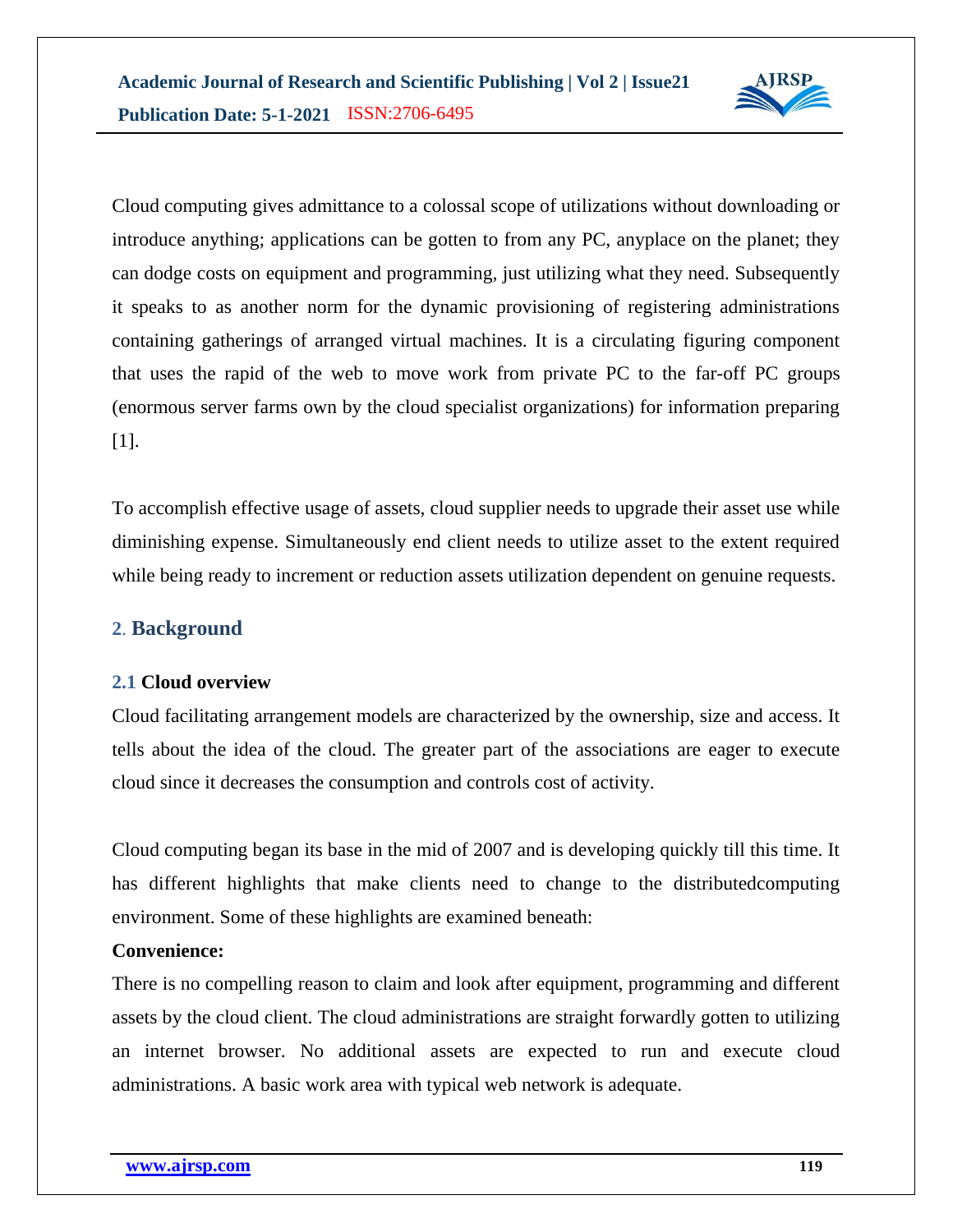

#### **Diminished expense:**

For making a passage into a business, cost needed for framework is decreased by moving to the cloud. As registering power, storage and different assets are utilized from cloud; cost to buy just as oversee them is incredibly influenced. It is beneficial for the associations if the assets are required by them just for little span. So as opposed to possessing them cloud is a superior choice.

#### **Multi-Tenure:**

A single information server, computing and different assets are shared among numerous clients by utilizing virtualization and separation. This element named as Multi-tenancy, allows productive usage of assets.

#### **Hardware and location independency:**

The cloud services are hosted in the web and can be access through web browsers. So, it means people can benefit from the services anytime from anywhere. Moreover, companies can maintain the resource remotely through internet.

#### **Reliability**:

Numerous assets are accessible like figuring power, Storage and so forth for offering types of assistance to the clients. Likewise, the information might be put away at numerous areas by supplier. This excess as far as information stock piling and other asset empowers arrangement for debacle recuperation and accomplishes unwavering quality and accessibility of information just as administrations.

#### 2.2 **Types of cloud**

#### **2.2.1 Public cloud**

It is a kind of cloud facilitating in which the cloud administrations are conveyed over an organization that is open for public use.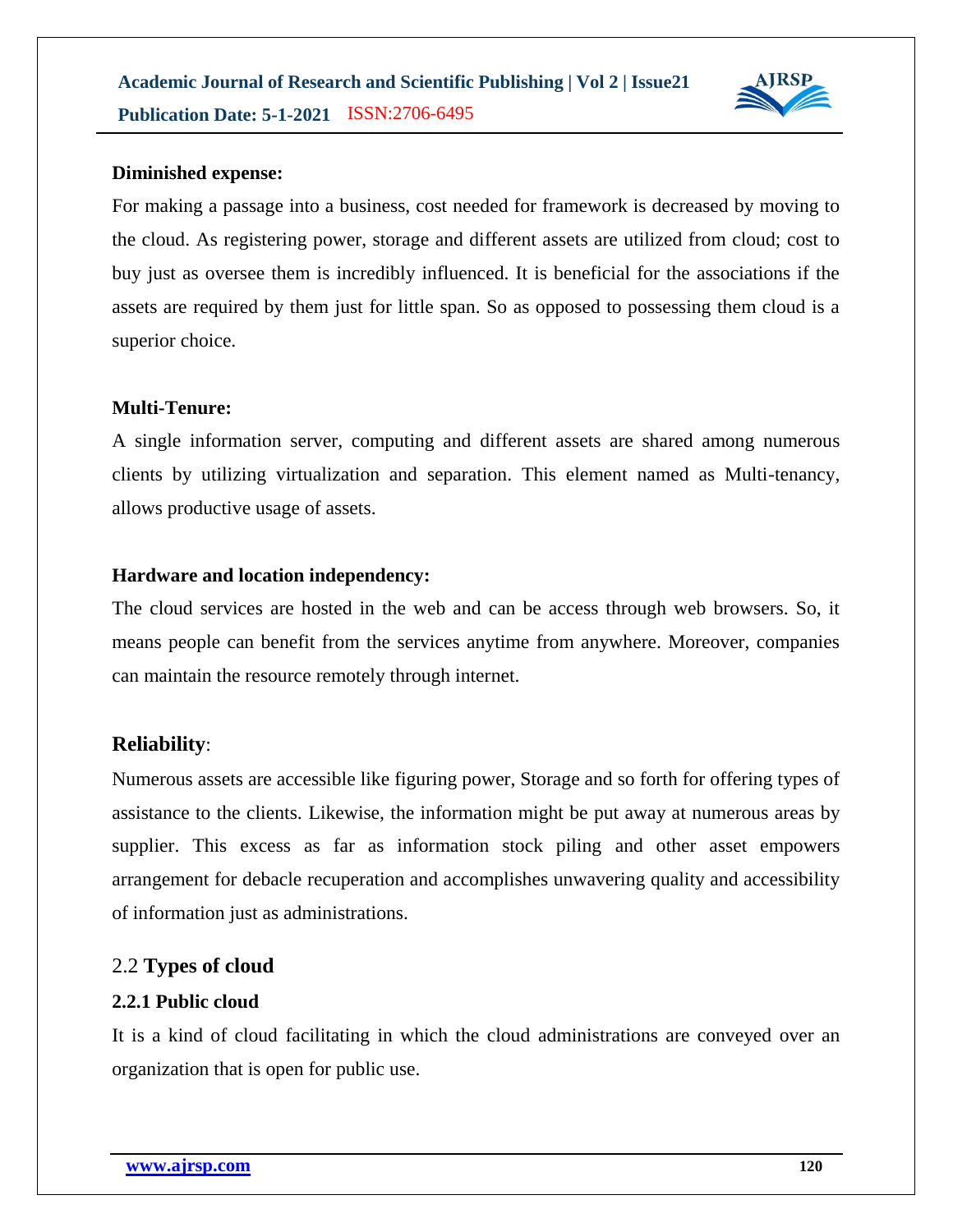

This model is in reality evident portrayal of cloud facilitating. In this the cloud model specialist organization offers types of assistance and framework to different customers. Clients don't have any power over the area of the foundation. There might be almost no or no distinction among public and private mists basic plan aside from the degree of security that are offered for different administrations given to the public cloud supporters by the cloud facilitating suppliers. Public cloud is appropriate for business which require overseeing load. Because of the diminishing capital overheads and operational cost, thepublic cloud model is conservative. Sellers may offer the free assistance or permit strategy like compensation per client.

The expense is shared by all the clients in broad daylight cloud. It benefits the clients by accomplishing economies of scale. Public cloud offices might be accessible for nothing a for example of a public cloud is Google[2].

# **2.2.2 Private cloud**

It is otherwise called inside cloud. This stage for distributed computing is executed on cloudbased secure climate and it is protected by a firewall which is administered by the IT office that has a place with a specific corporate. Private cloud allows just the approved clients and gives the association more prominent power over their information. The actual PCs might be facilitated inside or remotely they give the assets from a particular pool to the private cloud administrations. Organizations having unforeseen or dynamic needs, tasks which are basic administration requests and up time necessities are more qualified to receive private cloud. In private cloud there is no requirement for extra security guidelines and data transfer capacity constraints that can be available in a public cloud climate. Customers and Cloud suppliers have control of the framework and improved security, since client's entrance and the organizations utilized are confined. Probably the best model is Eucalyptus Frameworks.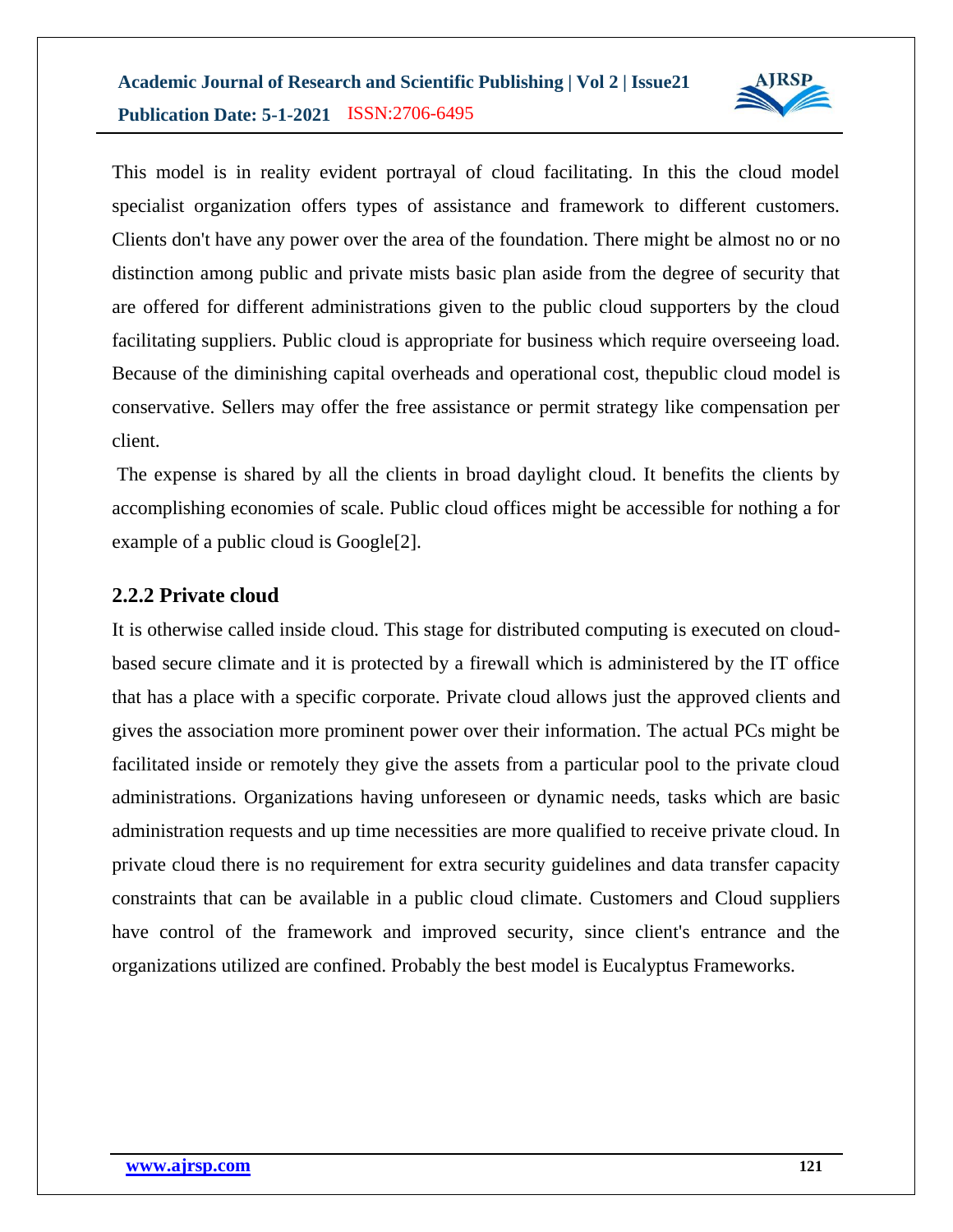

### **2.2.3 Hybrid Cloud**

It is a kind of distributed computing, which is coordinated. It could comprise a course of action of at least two cloud workers, for example both of the blend of private, public or network cloud that is bound together yetstay singular substances. Halfbreed mists are equipped for intersection disconnection and defeating limits by the supplier; hence, it can't be just classified into public, private or network cloud. It permits the client to expand the limit just as the ability by osmosis, total and customization with another cloud bundle/administration. In a half and half cloud, the assets are overseen either in-house or by outside suppliers. It is a variation between two stages wherein the remaining task at hand trades between the private cloud and the public cloud according to the requirements and request of association. Assets which are non-basic like turn of events and test remaining tasks at hand can be housed in the public cloud that has a place with an outsider supplier. While the remaining burdens that are basic or touchy ought to be housed inside. Associations may utilize the crossover cloud model for preparing large information. Half and half cloud facilitating has highlights like adaptability, adaptability and security.



#### **2.3 Cloud computing as services**

Figure 1 Cloud services models [1].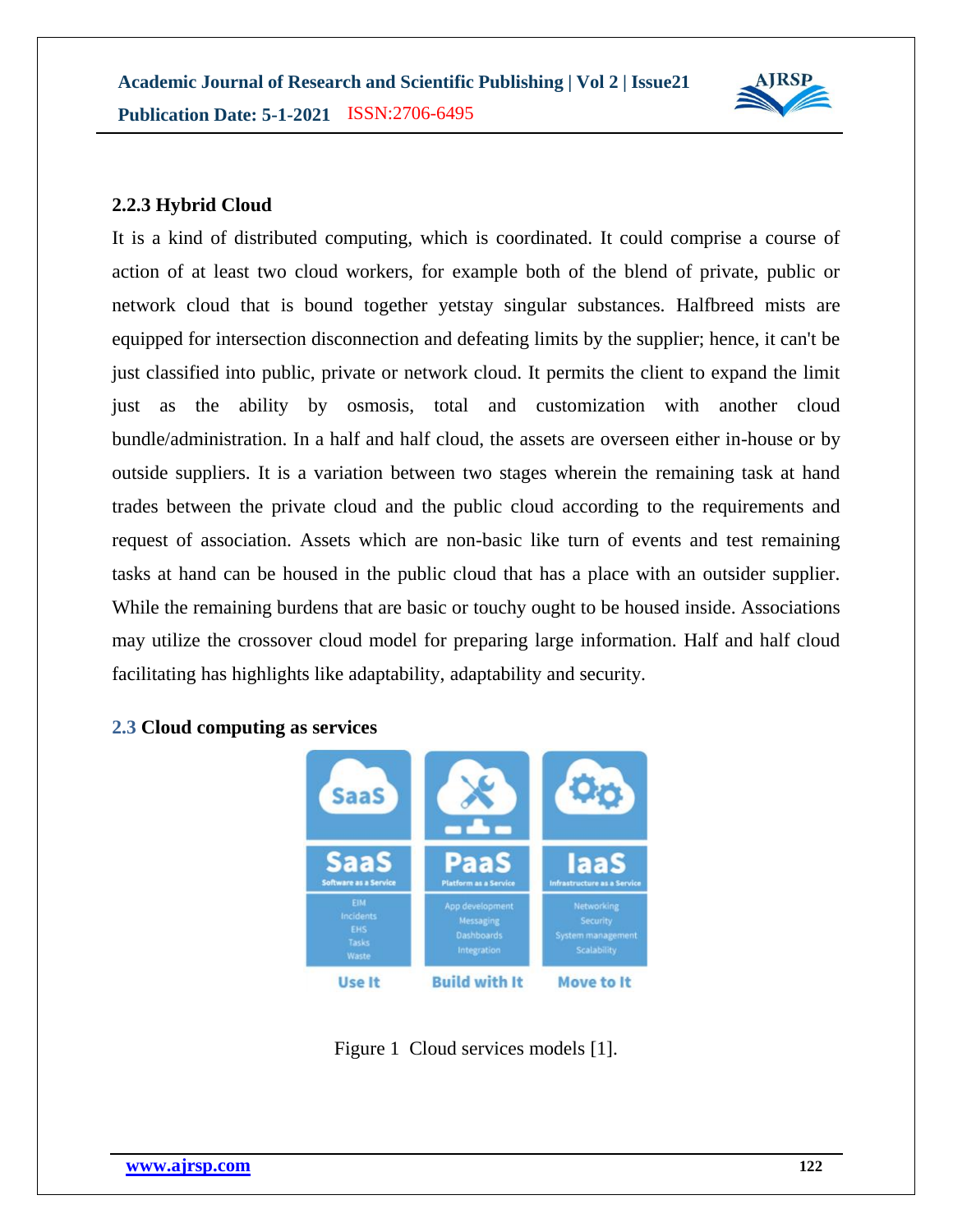

### **2.3.1 Software as services**

Software as services (SaaS) is developing quickly. SaaS makes utilizes the web to give applications which are overseen by an outsider seller and whose interface is gotten to on the customer side. SaaS applications can be run from an internet browser without the need to download or establishment, however these require modules. The cloud supplier furnishes the customer with the capacity to send an application on a cloud framework.Because of this web conveyance model SaaS eliminates the need to introduce and run applications on singular PCs. In this model it is simple for undertakings to improve their upkeep and backing, since everything can be overseen by merchants: applications, runtime, information, center product, operating system, virtualization, and workers, stockpiling and systems administration. Famous SaaS administrations incorporate email and cooperation, medical services related application. SaaS suppliers typically offer program-based interfaces. APIs are likewise typically made accessible for engineers. The critical advantage of SaaS is that it requires no development interest in workers or authorizing of programming. The application designerneeds to keep up one application for various customers.

# **2.3.2 Infrastructure as a Service (IaaS)**

Foundation as an Assistance are utilized for checking, and overseeing distant datacenter frameworks, for example, process (virtualized or exposed metal), stockpiling, Clients can buy IaaS dependent on utilization, like other utility charging. IaaS clients have the duty to be in control applications, information, runtime and middleware. Suppliers can at present oversee virtualization, workers, stockpiling, and systems administration. IaaS suppliers offer information bases, informing lines, and different administrations over the virtualization layer also.

### **2.3.3 Platform as service**

Platform as service (PaaS) is a sort of distributed computing administrations that gives a stage that permits clients to create, run, and oversee applications without the issue of building and keeping up the framework.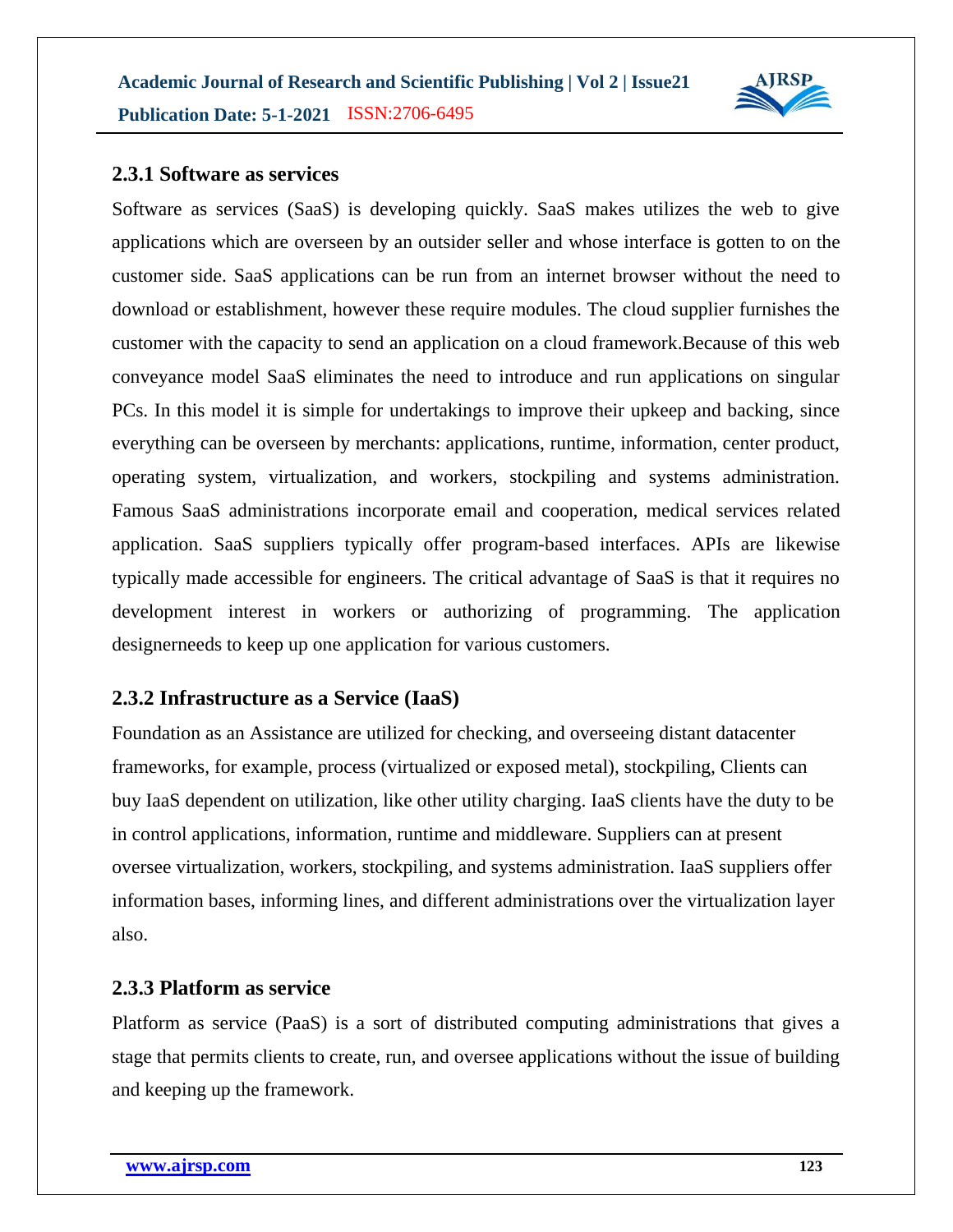

One need not be worried about lower level components of Foundation, Organization Geography, Security this is accomplished for us by the Cloud Specialist co-op.

With this innovation, outsider suppliers can oversee operating system, virtualization, and the PaaS programmingitself. Designers deal with the applications. Applications utilizing PaaS acquire cloud trademark, for example, adaptability, multi-occupancy, SaaS enablement, highaccessibility and that's just the beginning. Endeavors profit by this model since it diminishes the measure of coding, robotizes business strategy, and help in moving applications to cross breed model.

# **3. Security on cloud**

The information housed on the cloud is habitually seen as imperative to individuals with noxious point. There is a huge load of individual information and possibly secure data that people store on their PCs, and this information is as of now being moved to the cloud. This makes it fundamental for us to appreciate the wellbeing endeavors that our cloud provider has set up, and it is comparably basic to avoid any and all risks to ensure about our data.

The essential thing we ought to research is the security endeavors that our cloud provider starting at now has set up. These vary from provider to provider and among the various kinds of fogs. What encryption methodologies do the providers have set up? What methodologies for confirmation do they have set up for the real gear that our data will be taken care of on? Will they have fortifications of my data? Do they have firewalls set up? In case we have an organization cloud, what impediments are set up to keep our information separate from various associations? Many cloud providers have standard terms and conditions that may react to these requests, anyway the home customer will probably have near nothing trade room in their cloud contract. A free organization customer may have fairly more space to analyze the arrangements of their concurrence with the provider and will have the choice to represent these requests during that time. There are various requests that we can present, anyway it is basic to pick a cloud provider that ponders the security of our data as a huge concern.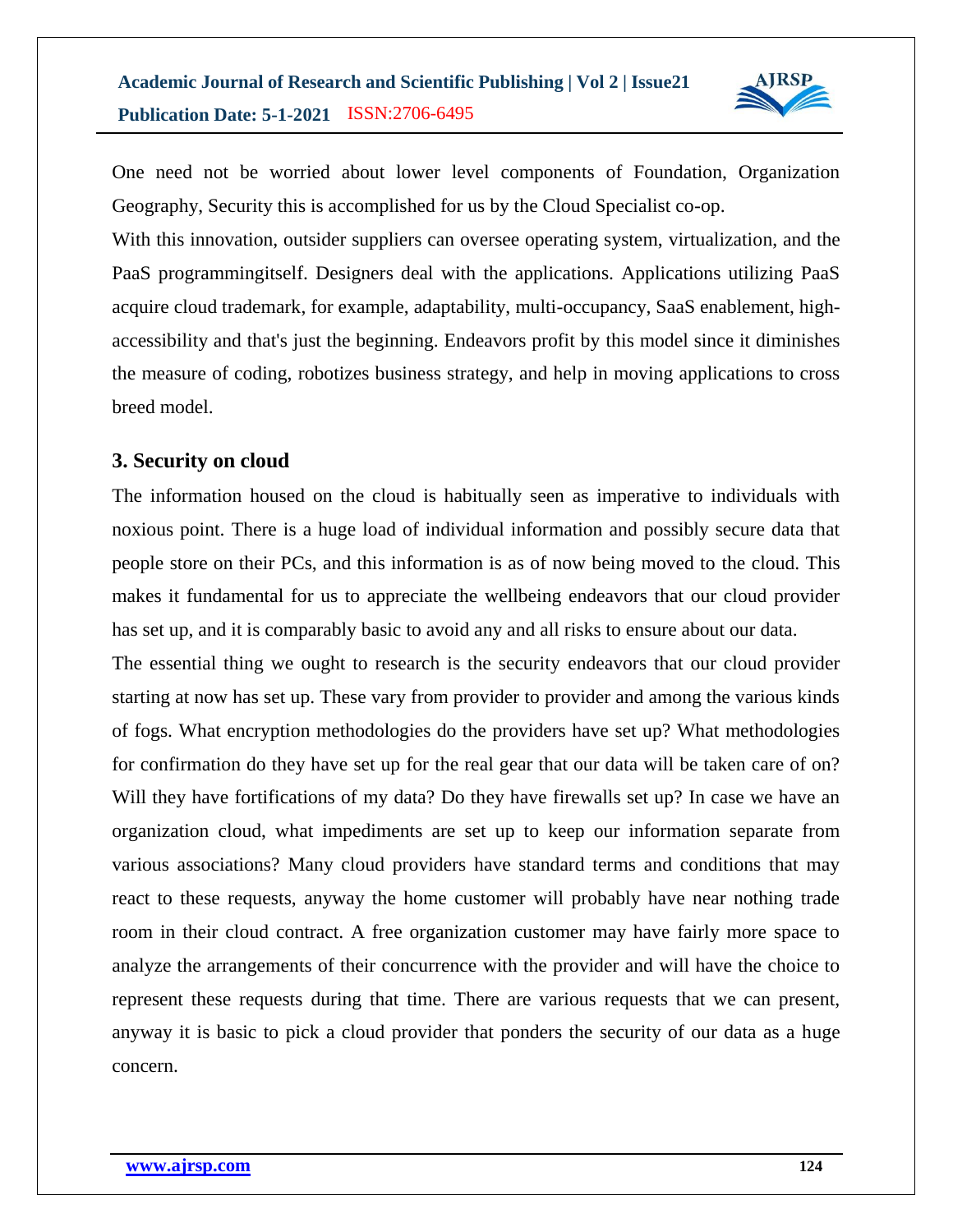

Despite how wary we are with our own data, by purchasing into the cloud we will give up some control to an external source. This detachment among us and the actual territory of our data makes a block. It may in like manner make more space for an outcast to get to our information. Regardless, to misuse the benefits of the cloud, we ought to purposefully give up direct control of our data. On the inverse, recollect that most cloud providers will have a great deal of data on the most capable technique to secure our data. A provider probably has a greater number of resources and dominance than the ordinary customer to ensure about their PCs and associations.

# **3.1 Threats in cloud computing**

# **3.1.1 Authentications**

Associations/organizations on occasion battle with personality the board as they attempt to allow consents suitable to the client's employment job. They in some cases neglect to eliminate client access when an occupation work changes, or a client leaves the association. The Song of devotion penetrate uncovered in excess of million of client records, was the after effect of taken client qualifications. If software engineers had neglected to send multifaceted validation, so when the assailants acquired the accreditations, it was all finished. Numerous designers have wrongly embedded certifications and cryptographic keys in source code and have them openly confronting storehouses.

### **3.1.2 Data sections**

Cloud conditions face a significant number of similar dangers as conventional corporate organizations, however since a lot of information is put away on cloud workers, suppliers have become an appealing objective. The seriousness of the harm will in general rely upon the affectability of the information that is uncovered. Individual budgetary data snatches the features, however, penetrates including government data, proprietary advantages can be all the more destroying. At the point when an information penetrate happens, an organization might be exposed to lawful activity.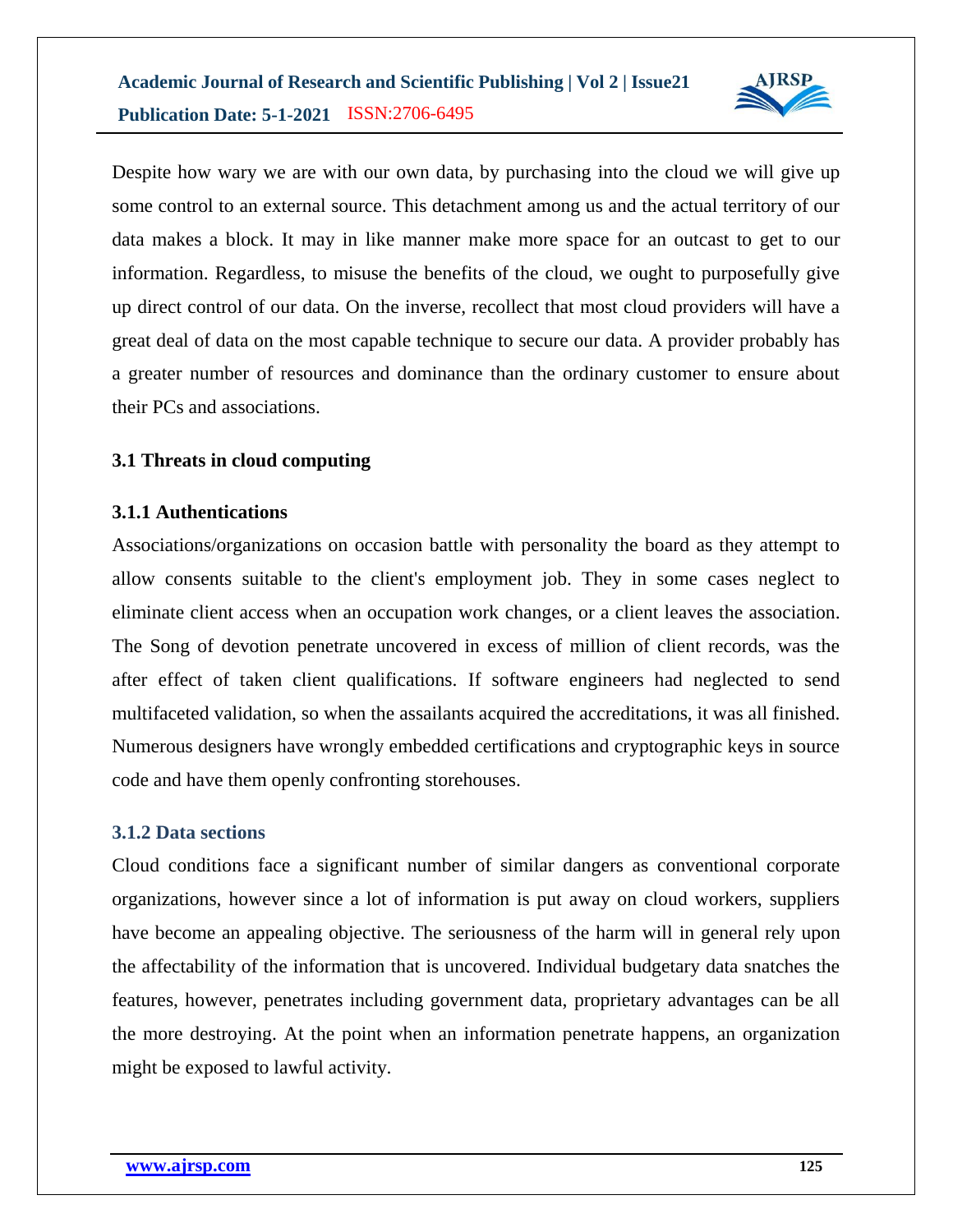

Penetrate examinations and client warnings can pile up critical expenses. Circuitous impacts may incorporate brand harm and loss of business can affect associations' future for quite a long time.

# **3.1.3 Application APIs**

Today every cloud administration and application presently offer APIs. IT groups utilize these interfaces and APIs to oversee and communicate with cloud administrations, including those that offer cloud provisioning, the executives and checking. The security and accessibility of cloud administrations rely upon the security of the Programming interface. Danger is expanded with outsiders who depend on APIs and expand on these interfaces, as associations may need to uncover more administrations and accreditations. APIs and Feeble interfaces may open associations to security related issues, for example, privacy, responsibility, accessibility APIs and interfaces are the especially uncovered piece of the framework since they can be gotten to from open Web.

### **3.1.4 Account logins**

Misrepresentation, Phishing, and programming abuses are exceptionally pervasive today, and cloud administrations add another measurement to the danger since aggressors can listen in on work, control exchanges, and alter information. Aggressors might have the option to utilize the cloud application to dispatch different attacks. Associations must disallow sharing of record accreditations among clients and benefits and should empower multifaceted validation plans where accessible. Records must be observed with the goal that each exchange ought to be followed to a human proprietor. The key is to shield account certifications from being taken

### **3.1.5 Dos attack**

DoS attack have been around for quite a while and have picked up noticeable quality again on account of distributed computing since they frequently influence accessibility. Frameworks may run moderate or essentially break.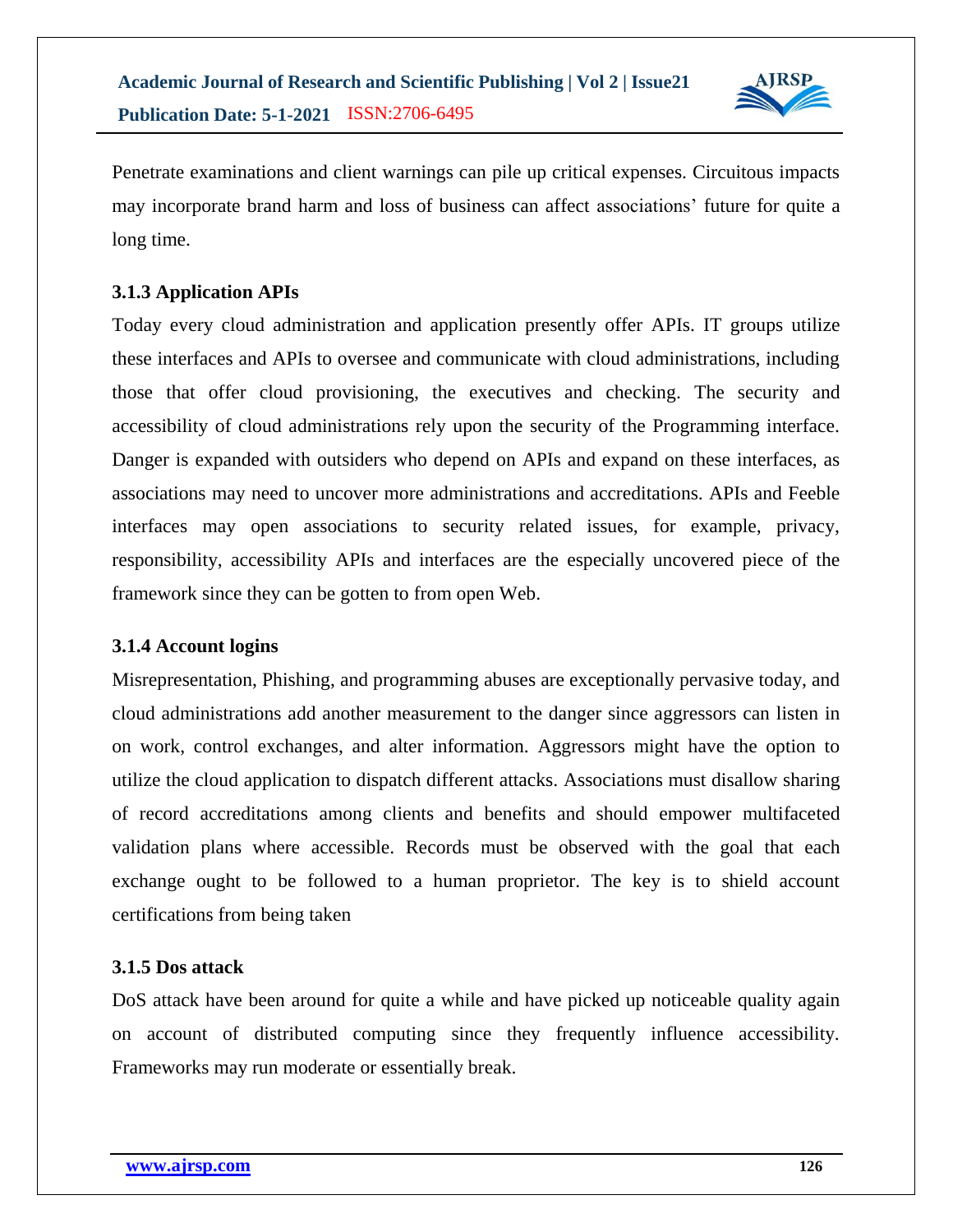

These DoS attacks burn-through a lot of handling power, a bill the client may at last need to pay. High-volume DDoS attacks are extremely normal, yet associations ought to likewise know about deviated and application-level DoS attacks, which target Web worker and information base weaknesses. Cloud suppliers are better ready to deal with DoS attacks than their clients. The key here is to have an arrangement to alleviate the attack before it happens, so overseers approach those assets when they need them.

# **3.1.6 Cloud services abuse**

Cloud administrations might be utilized to help exercises like utilizing distributed computing assets to break an encryption key so as to dispatch an attack. Instances of these attacks incorporate dispatching DDoS attacks, sending spam and phishing messages. Suppliers need to perceive sort of maltreatment to perceive DDoS attacks and offer instruments for clients to screen the wellbeing of their cloud surroundings. Clients should ensure that suppliers offer them a system for announcing misuse. Despite the fact that clients may not be immediate prey for malevolent activities, cloud administration misuse can even now bring about inaccessibility of administration and information misfortune.

### **3.1.7 System bugs**

Weaknesses in framework, exploitable bugs in programs have become a more serious issue with the coming of multitenancy in distributed computing. Associations share memory, information bases and assets in nearness to each other, making new attack surfaces. The expenses of moderating framework weaknesses are moderately little contrasted with other IT consumptions. The cost of setting up IT cycles to discover and fix weaknesses is little when contrasted with the expected harm.

# **3.1.8 Inadequate diligence**

Associations tolerating distributed computing without having total comprehension of the climate and dangers related with it might experience an incredible number of business,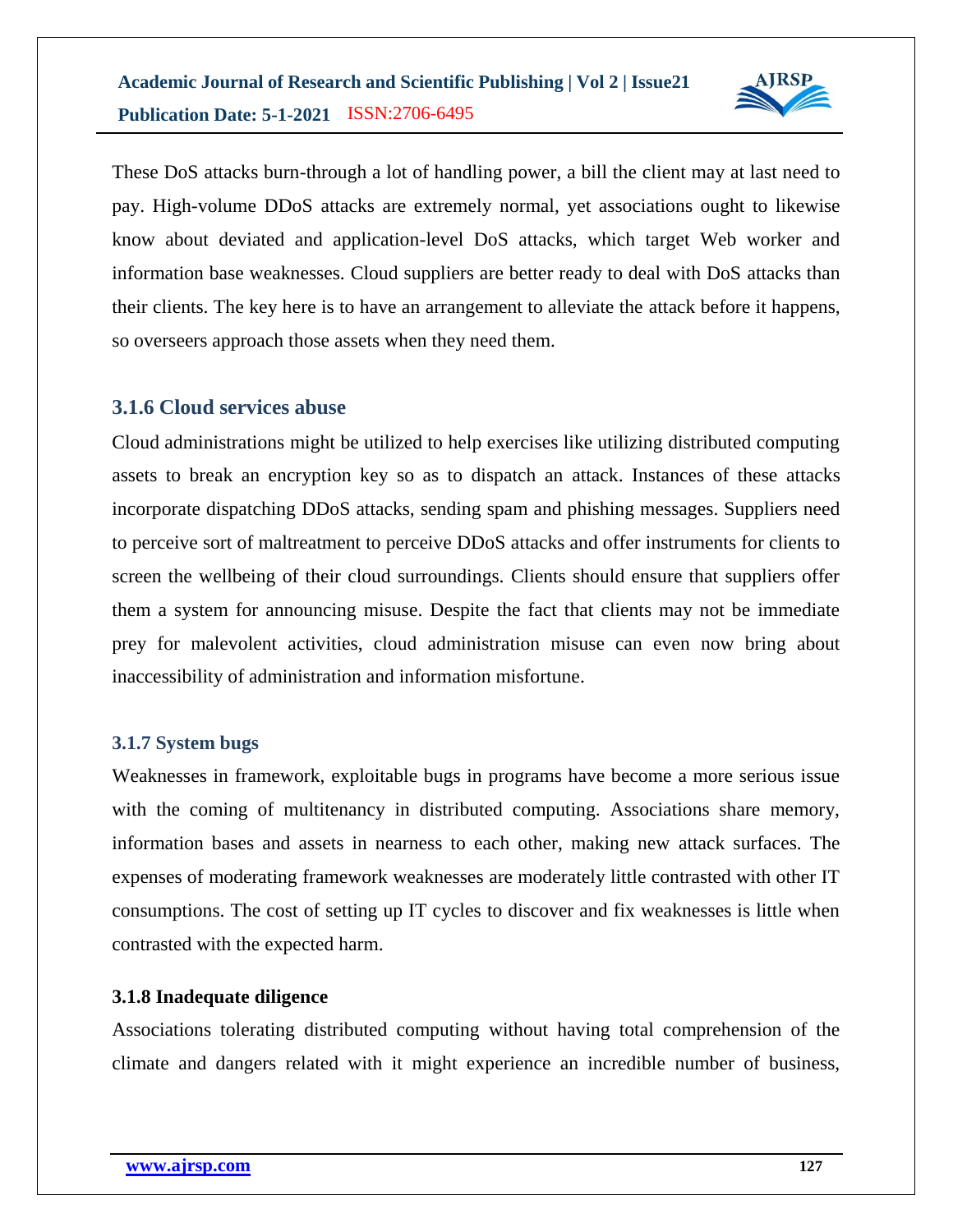

monetary, specialized, legitimate, and consistence chances. Ingenuity is required whether the association is attempting to relocate to the cloud or converging with another organization in the cloud. For instance, associations that neglect to inspect an agreement may not know about the supplier's risk in the event of information misfortune or break. Operational and building issues could emerge if an association advancement group is curious about with cloud advances as applications are conveyed to a specific cloud. An association ought to do satisfactory exploration prior to moving to distributed computing as a result of the danger related with it.

# **3.1.9 Database security**

Programmers have in the past have forever erased information from cloud to cause hurt organizations and cloud server farms are as defenseless against catastrophic events as any office. Cloud suppliers may suggest disseminating applications and information over various zones for better assurance. Sufficient information reinforcement measures and fiasco recuperation are significant. Everyday information reinforcement and off-site stockpiling are significant with utilization of cloud conditions. The weight of forestalling information misfortune isn't just of cloud specialist co-op, yet additionally of information supplier. A client may scramble information prior to transferring it on the cloud, at that point that client must be mindful so as to ensure the encryption key. On the off chance that the key is lost, at that point the information will likewise be lost. Consistence strategies numerous multiple times indicate how long associations must hold records of review and different archives. Losing such delicate information may have genuine outcomes.

# **4. Security challenges of cloud computing**

### **4.1 Malicious attacking**

Security dangers can happen from both outside of and inside associations. In a cloud situation, an insider can annihilate entire foundations or control or take information.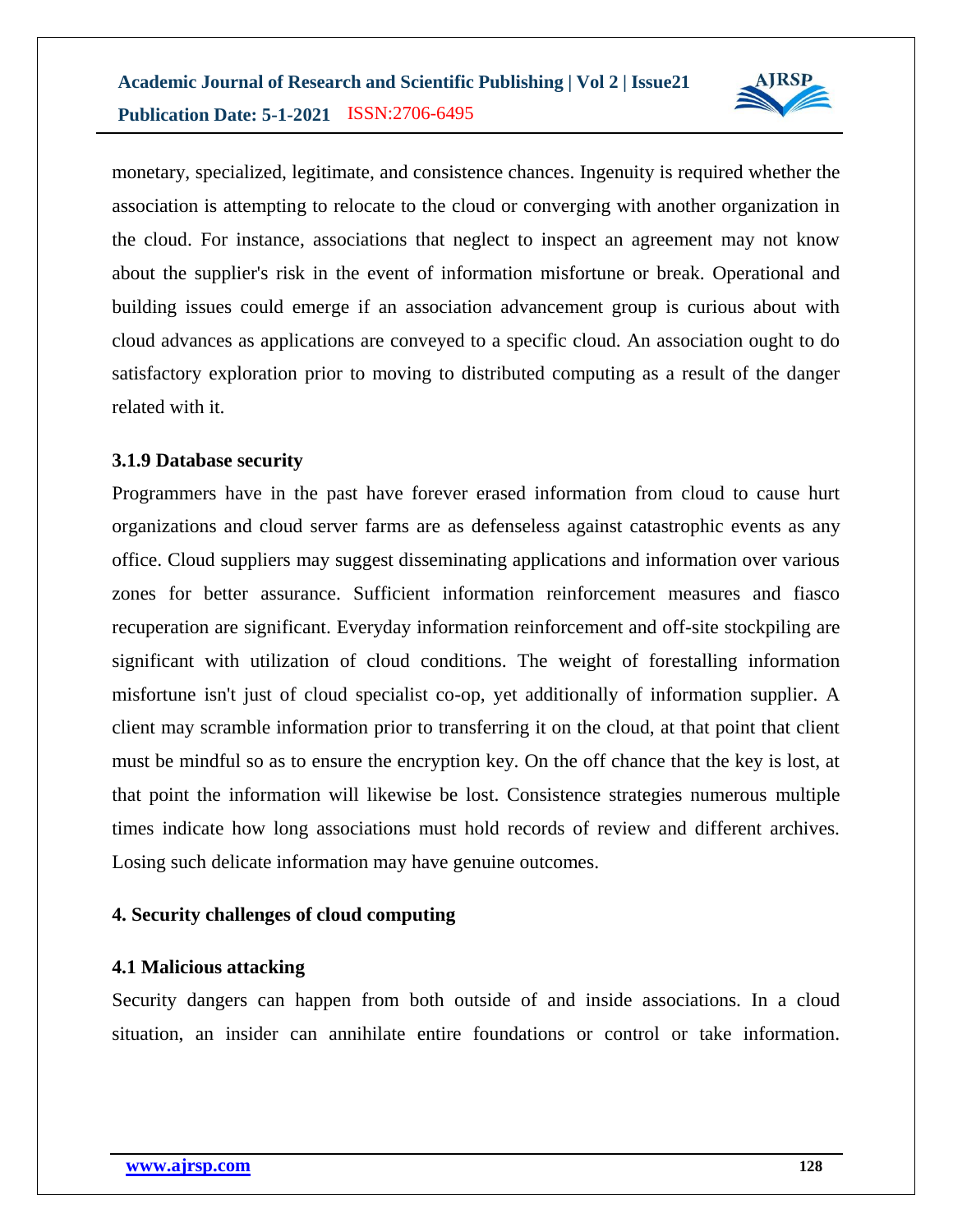

Frameworks that rely exclusively upon the cloud specialist co-op for security are at most serious danger [3].

# **4.2 Database backup**

The cloud merchant ought to guarantee that standard backup of information is executed that even guarantee security with all measures.

However, the backup information is commonly found in decoded structure which can prompt abuse of the information by unapproved individuals.

In this way information backups lead to different security dangers. More the worker virtualization builds, a very troublesome issue with backup and capacity is made. Information reduplication is one of the answers for diminish backup and disconnected stockpiling volumes[4].

### **4.3 Unencrypted data**

Data encryption is a cycle that assists with illuminating different outside and malicious dangers. Decoded information is truly powerless for defenseless information, as it doesn't give any security system. Decoded information can undoubtedly be gotten to by unapproved clients and the client information which prompts cloud worker to get away from different information data to unapproved clients. For instance, the well-known document sharing help Drop box was denounced for utilizing a solitary encryption key for all client information the organization put away. These decoded, uncertain information urge the noxious clients to abuse the information either way.

### **4.4 Flooding requests**

In this sort of attack the intruder sends huge number of requests for assets on the cloud quickly so the cloud gets overflowed with the huge number of requests. This delays the cloud server on responding to clients.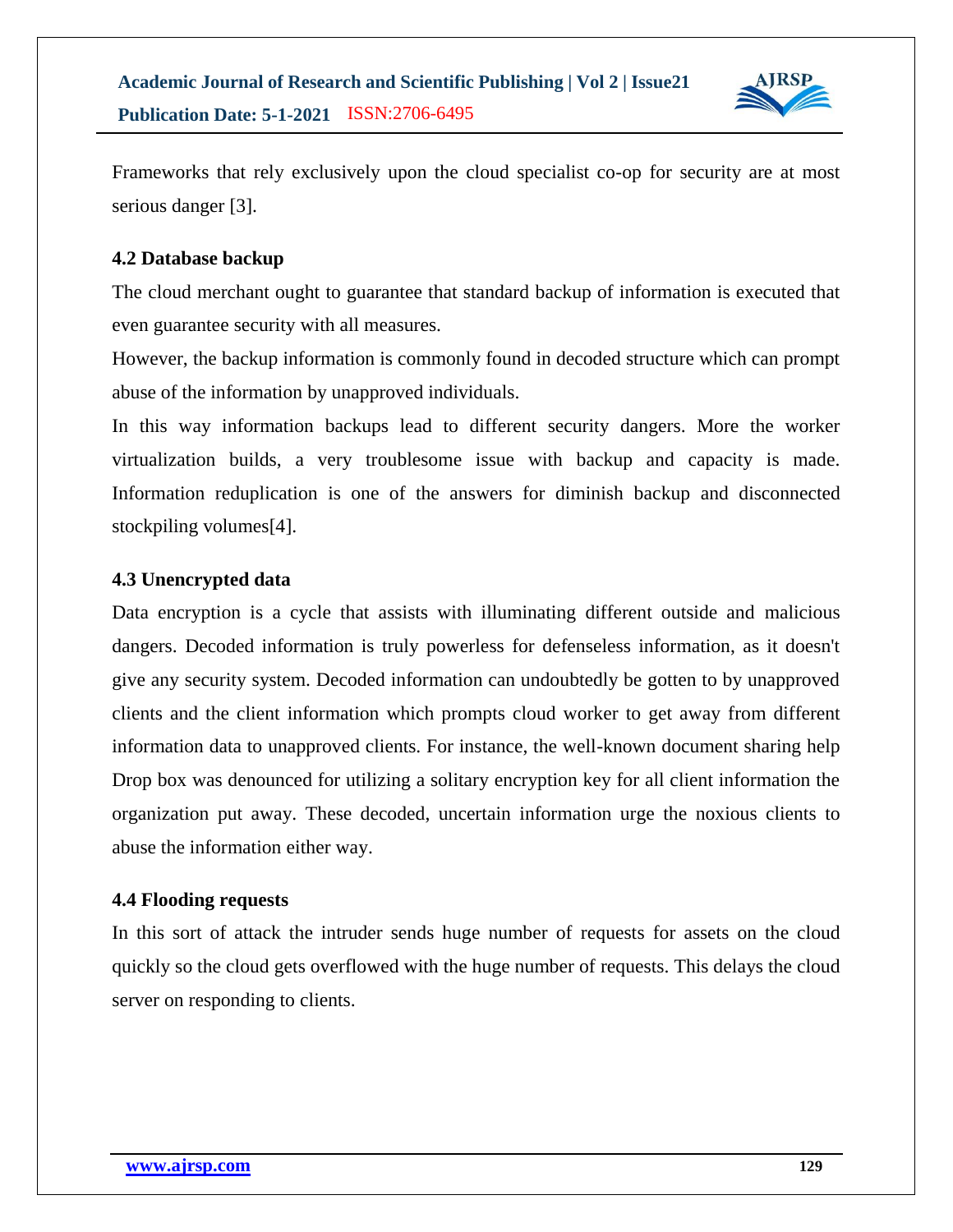

#### **4.5 SQL injection attack**

These attacks are known to be pernicious follow up on the distributed computing wherein a malicious code is embedded into a SQL code. This attack permits the intruder to increase unapproved admittance to a data set and to other private data. SQL infusion can be utilized to attack any kind of SQL information base. The explanation that SQL infusion and different endeavors are conceivable is on the grounds that security is deficiently accentuated being developed.

#### **4.6 Internet browser**

Users use web browsers to send the data on network. These programs use SSL innovation to scramble client's identity and credentials. Unfortunately, hackers from the middleware may acquire these qualifications by utilizing sniffing bundles introduced on the delegate and damage the system[4].

#### **5. Conclusion**

Cloud computing has gigantic possibilities, but the security dangers installed in cloud computing approach are legitimately corresponding for its offered potential benefits. Cloud computing is an extraordinary opportunity and worthwhile choice both to the organizations and the assailants – either gatherings can have their own personal preferences from Cloud computing. The immense prospects of Cloud computing can't be overlooked exclusively for the security issues reason – the continuous examination and exploration for hearty, reliable and coordinated security models for Cloud computing could be the main way of inspiration. Security for Cloud computing climate is a non-trading off prerequisite. It is unavoidable to turn into the ideal (and perhaps a definitive) way to deal with business processing in spite of the fact that the security boundaries alongside different issues should be settled for cloud computing to make it more reasonable.